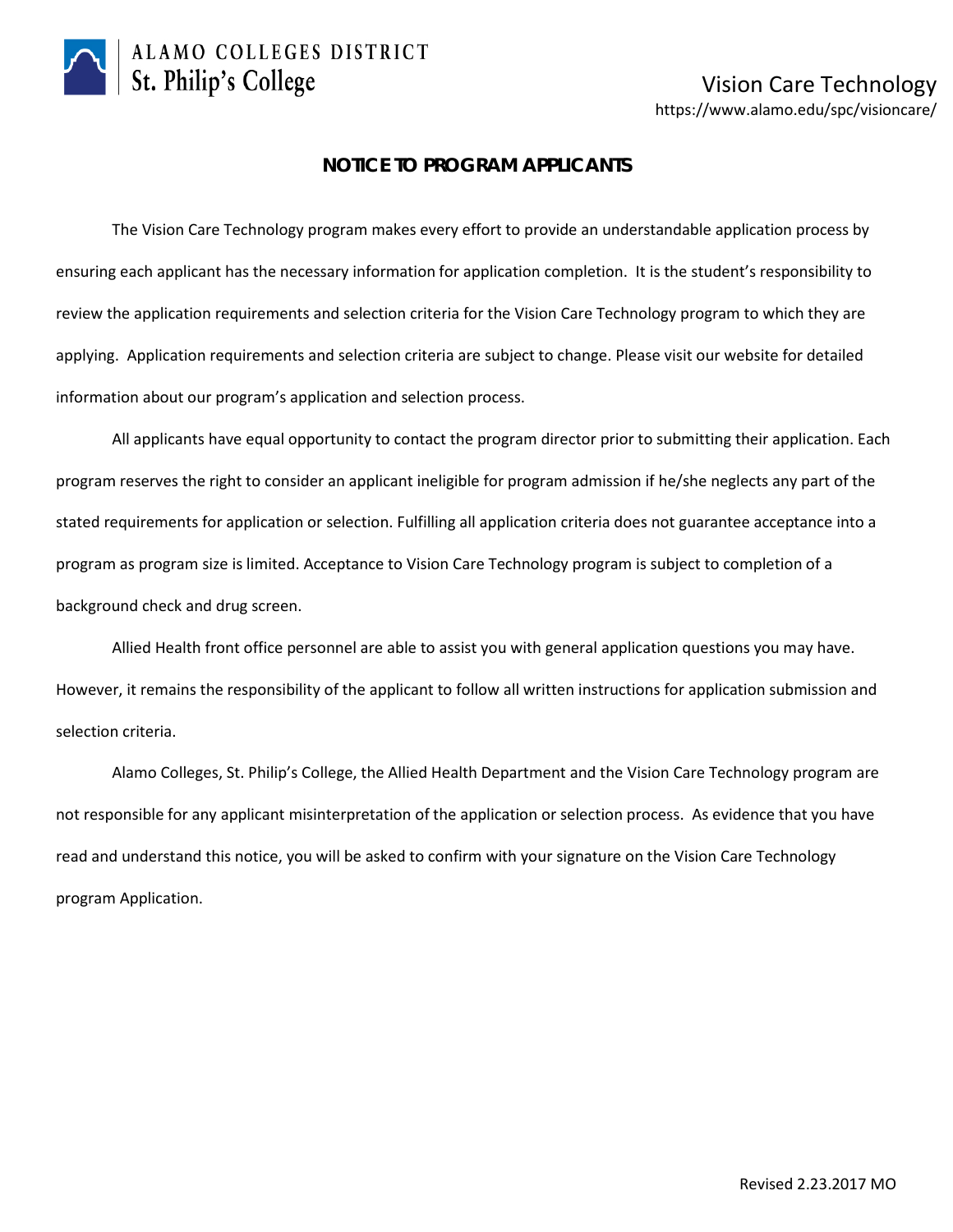

# https://www.alamo.edu/spc/visioncare/ **STUDENT APPLICATION FORM**

| <b>Desired Entry Date:</b>                                                                                                                                                                                                                                                                                                                                                           |  |  |  |  |  |
|--------------------------------------------------------------------------------------------------------------------------------------------------------------------------------------------------------------------------------------------------------------------------------------------------------------------------------------------------------------------------------------|--|--|--|--|--|
| Alamo Student? Banner ID#:                                                                                                                                                                                                                                                                                                                                                           |  |  |  |  |  |
| Email:                                                                                                                                                                                                                                                                                                                                                                               |  |  |  |  |  |
|                                                                                                                                                                                                                                                                                                                                                                                      |  |  |  |  |  |
| <b>Home Phone:</b><br><b>Cell or Alternate Phone:</b>                                                                                                                                                                                                                                                                                                                                |  |  |  |  |  |
| <b>Hours Completed</b><br><b>Dates</b>                                                                                                                                                                                                                                                                                                                                               |  |  |  |  |  |
|                                                                                                                                                                                                                                                                                                                                                                                      |  |  |  |  |  |
|                                                                                                                                                                                                                                                                                                                                                                                      |  |  |  |  |  |
|                                                                                                                                                                                                                                                                                                                                                                                      |  |  |  |  |  |
| <b>Job Title</b><br><b>Dates</b>                                                                                                                                                                                                                                                                                                                                                     |  |  |  |  |  |
|                                                                                                                                                                                                                                                                                                                                                                                      |  |  |  |  |  |
|                                                                                                                                                                                                                                                                                                                                                                                      |  |  |  |  |  |
|                                                                                                                                                                                                                                                                                                                                                                                      |  |  |  |  |  |
| Are you eligible to work in the United States? Yes<br><b>No</b>                                                                                                                                                                                                                                                                                                                      |  |  |  |  |  |
| Convicted of a misdemeanor? Yes _____ No _<br>Convicted of a felony? Yes _____ No ______                                                                                                                                                                                                                                                                                             |  |  |  |  |  |
| Enrollment into the Vision Care Technology program by students with felony convictions could result in denial of licensure or<br>certification. These students would not be eligible for admission into the program until a declaratory order process is completed with<br>the licensure or certification board and proof of eligibility for licensure or certification is provided. |  |  |  |  |  |
| <b>Phone Number</b>                                                                                                                                                                                                                                                                                                                                                                  |  |  |  |  |  |
|                                                                                                                                                                                                                                                                                                                                                                                      |  |  |  |  |  |
|                                                                                                                                                                                                                                                                                                                                                                                      |  |  |  |  |  |
|                                                                                                                                                                                                                                                                                                                                                                                      |  |  |  |  |  |

*I understand that falsification of any information on application will automatically disqualify me as an applicant for admission and will result in my being dropped from the Vision Care Technology program.* 

*I have read and understand the Notice to Program Applicants.*

\_\_\_\_\_\_\_\_\_\_\_\_\_\_\_\_\_\_\_\_\_\_\_\_\_\_\_\_\_\_\_\_\_\_\_\_\_\_\_\_\_\_ \_\_\_\_\_\_\_\_\_\_\_\_\_\_\_\_\_\_\_\_\_\_\_\_\_\_\_\_\_\_\_ Applicant Signature **Date**